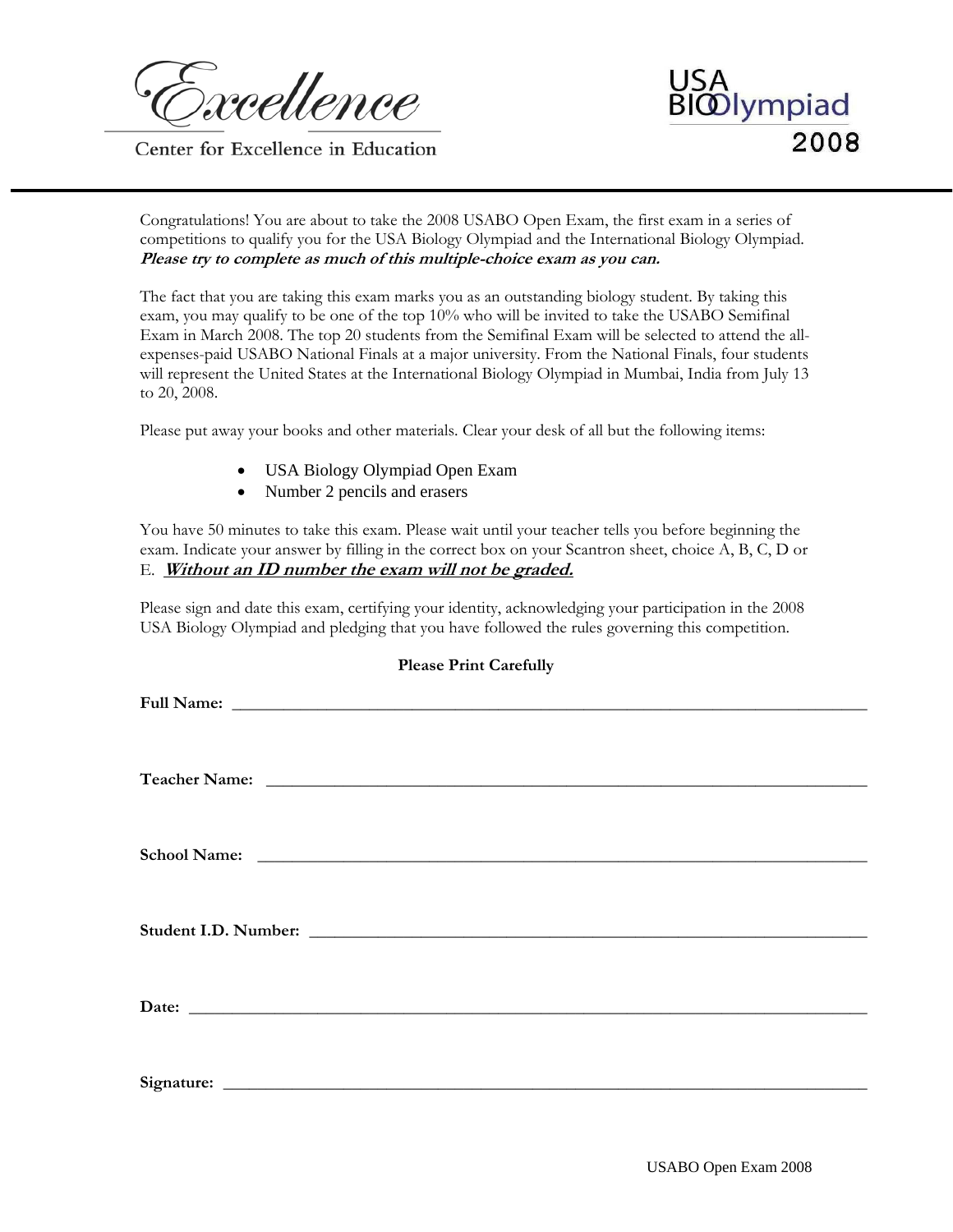

Center for Excellence in Education

# USA<br>BIOD lympiad 2008

# **USABO OPEN EXAMINATION FEBRUARY 4-13 2008**

- **1. In certain areas of Sub-Saharan Africa high levels of anemia are exhibited as a consequence of iron deficiency. What other symptom would you expect might be found in these peoples?** 
	- A. goiter
	- B. decrease in immune function
	- C. high degree of oscillation in blood glucose levels
	- D. scurvy
	- E. reproductive failure
- **2. Inflammation and injury of the pancreas can cause elevated levels of serum amylase. Injury or disease of which of the following organs might you expect to produce a similar laboratory finding?** 
	- A. Liver
	- B. Colon
	- C. Thyroid
	- D. Salivary gland
	- E. Adrenal gland

## **3. What process in plants requires darkness?**

- A. the light-independent reactions
- B. the light-dependent reactions
- C. coordination of protein synthesis
- D. coordination of hormone synthesis
- E. both C and D

# **4. The fluidity of a lipid bilayer is enhanced with:**

- A. decreased temperature.
- B. increased unsaturation in fatty acid tails.
- C. increased unsaturation in polar head groups.
- D. increased saturation in fatty acid tails.
- E. increased fatty acid chain length.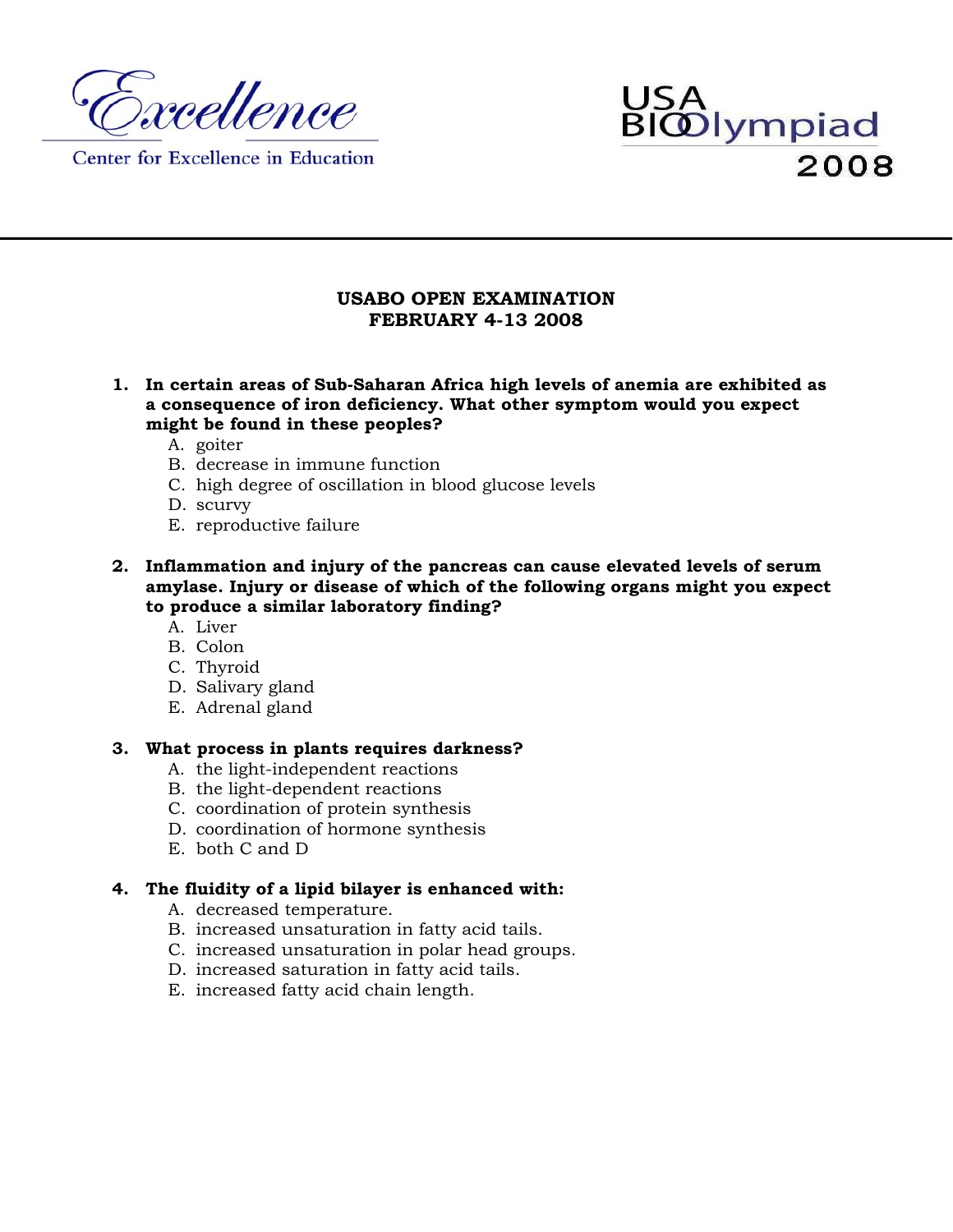- **5. An inbred strain of plants has a mean height of 24 cm. A second strain of the same species also has a mean height of 24 cm. When these plants are**  crossed, the  $F_1$  are also 24 cm in height. However, when the  $F_1$  plants are **crossed, the F2 plants show a wide range of heights; the greatest number are**  similar to the  $P_1$  and  $F_1$ , but approximately 4 of 1000 are only 12 cm tall and 4 of 1000 are 40 cm tall. What fraction of the  $F_2$  plants will be **approximately 28 cm in height? [Assume that each of the alleles involved in determining increase in plant height contributes the same amount.]** 
	- A. 3/4
	- B. 9/16
	- C. 56/256
	- D. None
	- E. Cannot be determined from the information given.
- **6. The skin forming the flying surface in the wing of a bat and the feathers forming the flying surface in the wing of a bird:** 
	- A. evolved from a similar structure in a common ancestor.
	- B. are different because of adaptive radiation.
	- C. do not develop from the same sources in the embryos of bat and bird, and are analogous.
	- D. perform different functions in the bat and the bird.
	- E. evolved in response to "felt need" in adult birds and bats.
- **7. Blood glucose level is regulated by two antagonistic hormones, glucagon and insulin. The following graph shows the fluctuations in an individual's blood glucose level over a five hour period.**



**From the information provided above and your knowledge of physiology, which of the following statements are appropriate?**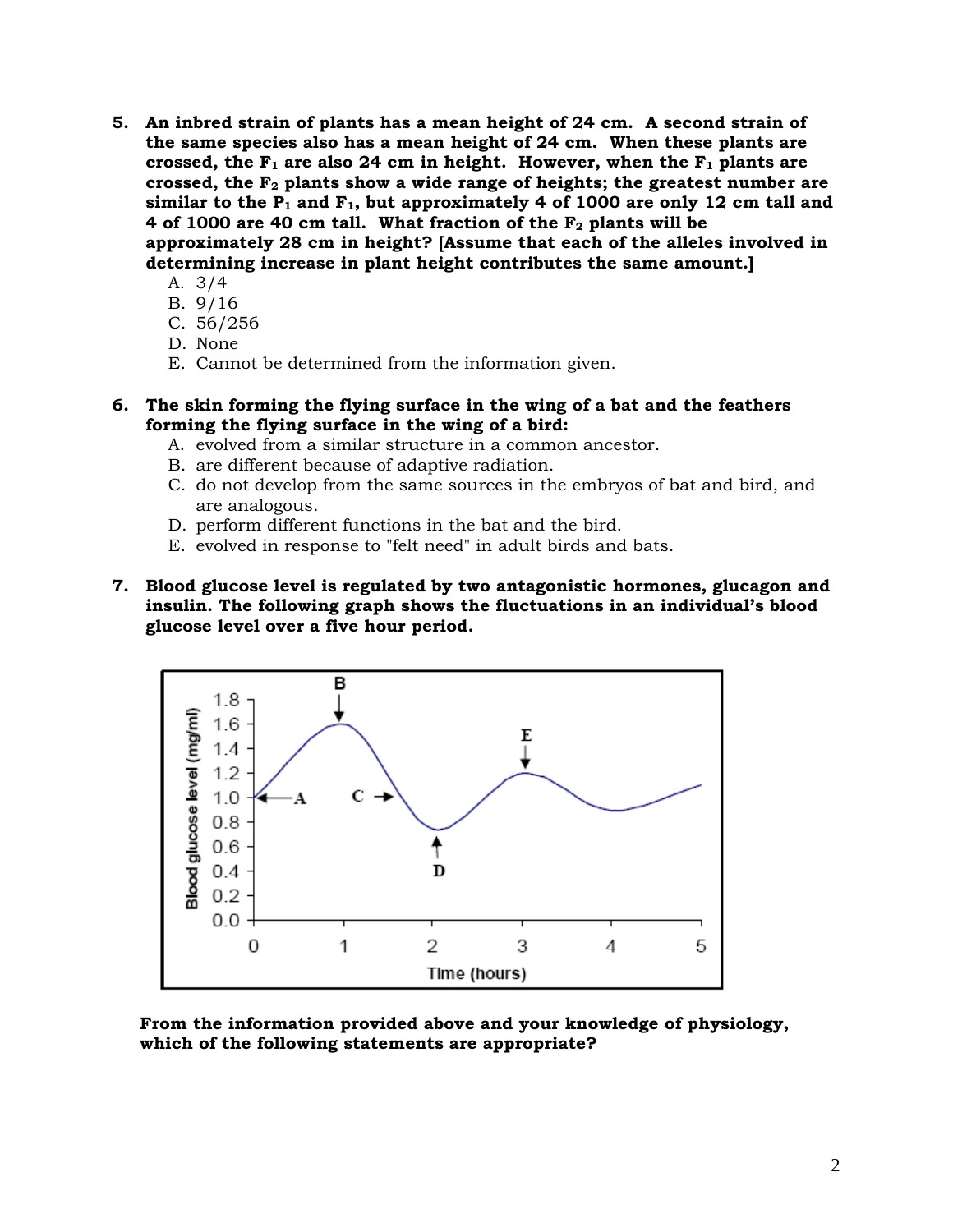- **I. Normal homeostatic mechanisms maintain a glucose concentration of approximately 1 mg/ml.**
- **II. Glucagon is released at points A and C.**
- **III.The individual eats a meal at point D.**
- **IV. Insulin is being released at points B and E.**
- A. I only
- B. I and II only
- C. I and IV only
- D. I, II, and III only
- E. II, III, and IV only
- **8. Your parents built a tree house for you when you were 8 years old and 4 feet tall. They placed the tree house on a branch of a tree that was 5 feet above the ground in a tree that was 20 feet tall. You are now 17 years old and 6 feet tall. The tree has grown to be 50 feet tall. How high above the ground is the branch on which the tree house is resting now?** 
	- A. 4 feet
	- B. 5 feet
	- C. 17 feet
	- D. 20 feet
	- E. 35 feet
- **9. When they encounter a predator, small fish form schools that look like balls, thereby:** 
	- A. avoiding the predator.
	- B. attracting less attention.
	- C. looking like another predator.
	- D. escaping more rapidly.
	- E. confusing the predator; it is difficult to pick on a single fish.

#### **10. The inspiratory phase of mammal respiration is characterized by:**

- A. expansion of the rib cage and contraction of the diaphragm.
- B. expansion of the rib cage and relaxation of the diaphragm.
- C. collapse of the rib cage and contraction of the diaphragm.
- D. collapse of the rib cage and relaxation of the diaphragm.
- E. contraction and relaxation of the diaphragm.

#### **11. To be functional, a linear chromosome most often contains at least:**

- A. two telomeres, two centromeres, and a large number of origins of replication.
- B. two centromeres and an origin of replication.
- C. one centromere and an origin of replication.
- D. two telomeres and an origin of replication.
- E. two telomeres, one centromere, and a large number of origins of replication.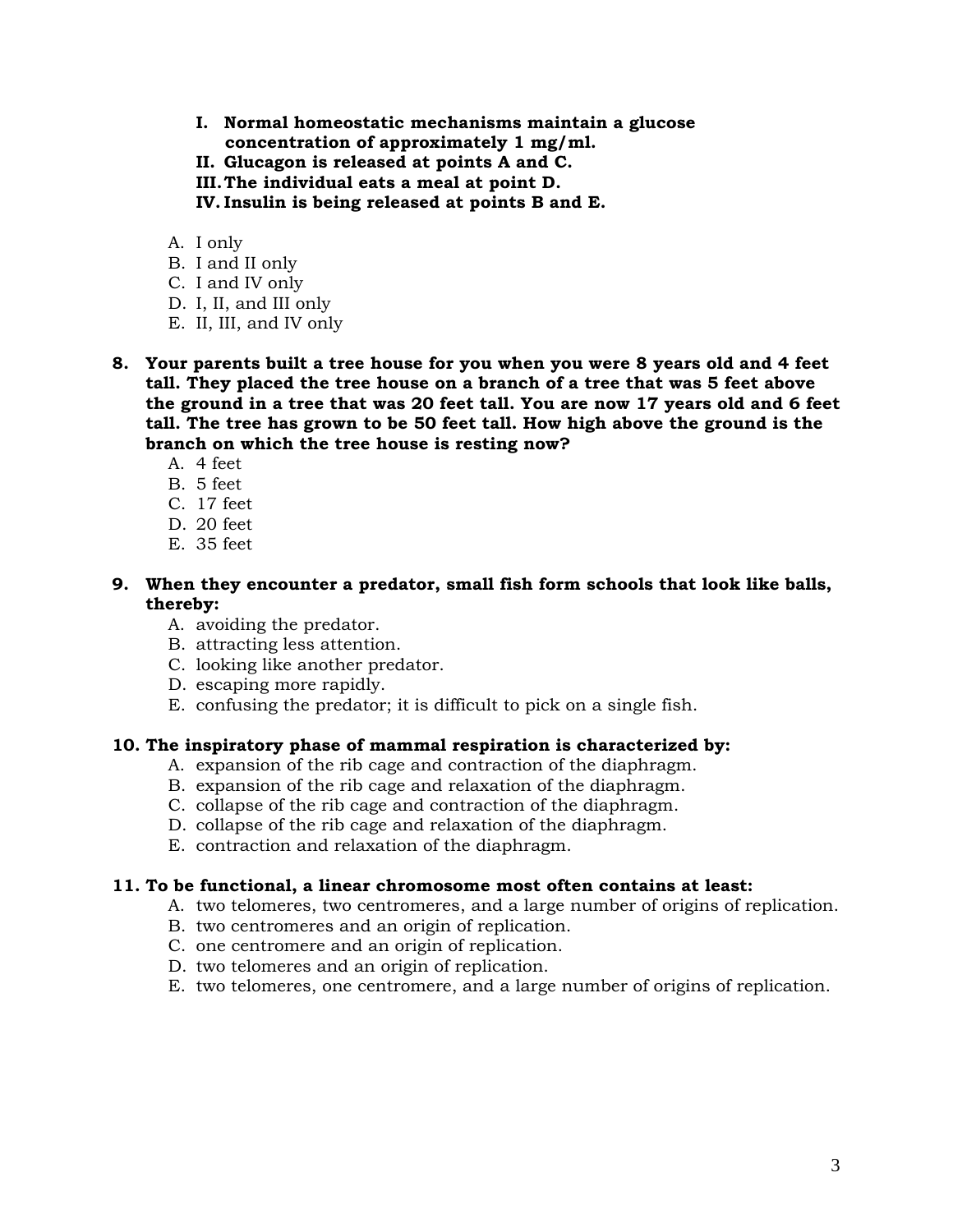- **12. In one form of Muscular Dystrophy, a sex-linked allele is the cause of the disorder. In this recessive form of the disorder the victims are almost invariably boys, who usually die before puberty. Why is this disorder almost never encountered in girls?** 
	- A. Sex-linked allele cannot be inherited from mother to daughter.
	- B. Nondisjunction does not occur in females, but does so in males.
	- C. Sex-linked traits are never seen in girls.
	- D. Males with the allele tend not to live long enough to reproduce.
	- E. The Y chromosome is the site of the allele.

## **13. The following graph shows the affinity of hemoglobin for oxygen at three different pH levels.**



#### **What effect would vigorous exercise have on hemoglobin in the muscles compared to normal physiological conditions?**

- A. Hemoglobin will have the same affinity for oxygen.
- B. Hemoglobin will have a higher affinity for oxygen.
- C. Hemoglobin will have a higher affinity for oxygen only at very low or very high oxygen concentrations.
- D. Hemoglobin will have a lower affinity for oxygen.
- E. Hemoglobin will have a lower affinity for oxygen only at very low or very high oxygen concentrations.

### **14. Which of the following subdivisions of the autonomic nervous system would be most important to a zebra when it is fleeing from a lion?**

- A. The enteric nervous system
- B. The parasympathetic nervous system
- C. Both the parasympathetic and enteric nervous systems
- D. The sympathetic nervous system
- E. The somatic nervous system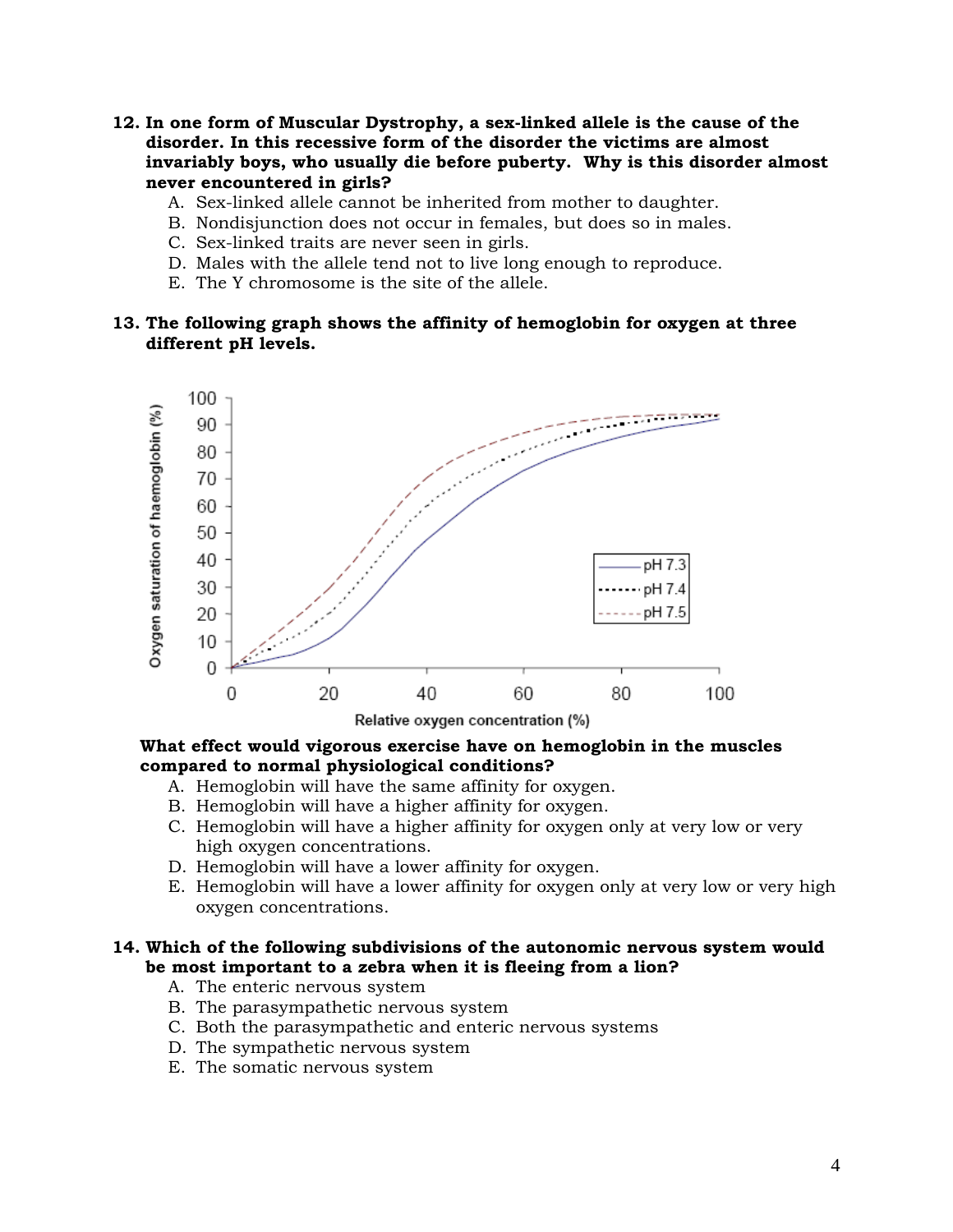#### **15. Which of the following statements is NOT true about the Ti plasmid?**

- A. It is used in the agricultural industry to introduce foreign genes into plant cells.
- B. It is a tumor inducing plasmid.
- C. It may trigger the production of antibodies in plant cells.
- D. It is naturally found in the *Agrobacterium tumefaciens* bacteria.
- E. Pieces of it may be incorporated into the host cell genome.
- **16. Which of the following graphs signifies the total cross-sectional area of blood vessels in humans as the blood flows from the aorta -> arteries -> arterioles - > capillaries -> venules -> veins -> venae cavae?**

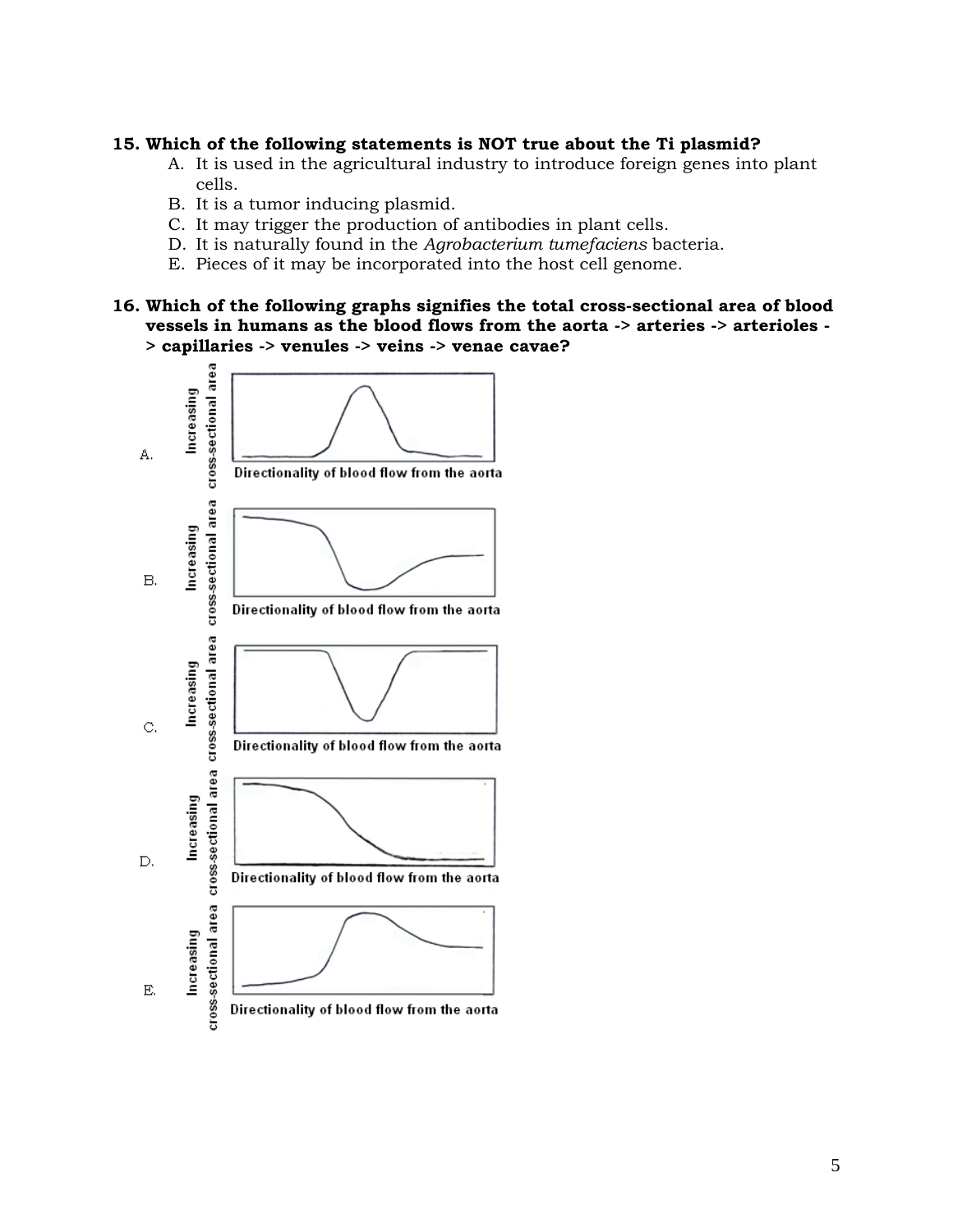## **17. What effect do the processes meiosis and fertilization have on allele frequencies in a population?**

- A. They reduce the frequency of deleterious alleles.
- B. They increase the frequency of advantageous alleles.
- C. They tend to selectively combine favorable alleles into the same zygote without changing overall allele frequencies.
- D. They tend to increase the frequency of new alleles and decrease the frequency of old ones.
- E. They have no direct effect on allele frequencies.

#### **18. You find a chunk of petrified fossil wood and take it to a paleobotanist who identifies it as palm (monocot) wood. What is the basis of this identification?**

- A. Only ground tissue and scattered vascular bundles occur in the specimen.
- B. There are numerous tiny growth rings.
- C. There is lots of heartwood and very little sapwood.
- D. There are almost equal amounts of spring wood and summer wood in each year's growth.
- E. The vascular cambium only appears active within vascular bundles.

## **19. Consider the activity of pepsin in the process of digestion. Below is the structural formula of a segment of a polypeptide.**



Structural formula of a polypeptide segment

## **Which bond in the polypeptide (1 – 5) does pepsin hydrolyze?**

- A. 1
- B. 2
- C. 3
- D. 4
- E. 5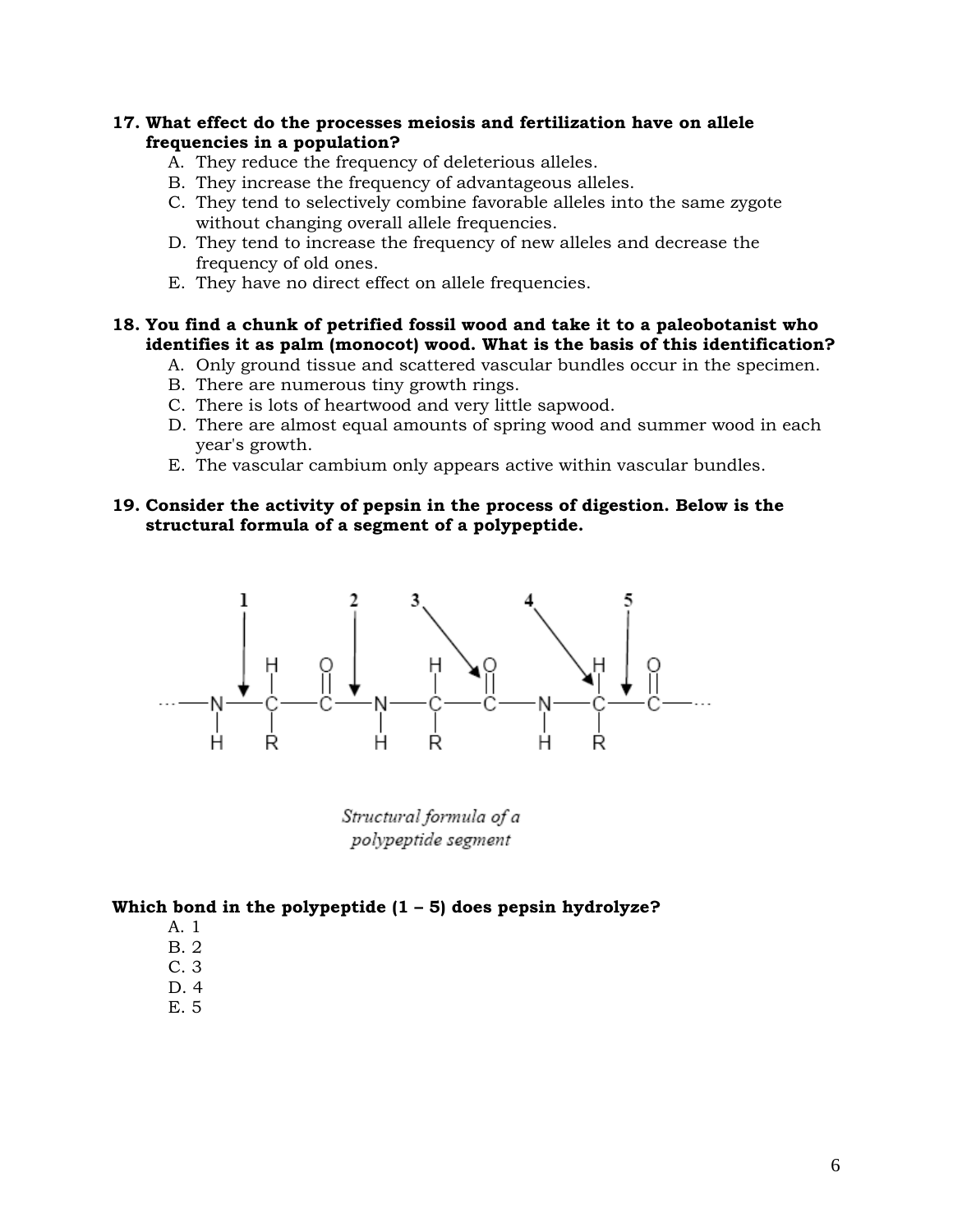**20. The best index fossils that a paleontologist could use to assign relative ages to different strata of sedimentary rock would be those of:** 

- A. dinosaurs.
- B. shelled aquatic/marine organisms .
- C. bacteria.
- D. flightless birds.
- E. tunicates.

**21. The endosperm of a plant with "monosporic" development has 72 chromosomes. How many chromosomes does the egg cell have?** 

- A. 24
- B. 28
- C. 72
- D. 98
- E. 120

#### **22. In plant cells grown in the presence of a metabolic poison that specifically**  inhibits mitochondrial F<sub>1</sub>ATP synthase, one would expect:

- A. the pH difference across the cristae to be greater than normal.
- B. the pH difference across the cristae to be less than normal.
- C. the electron transport chain to become inoperative.
- D. oxygen consumption to cease.
- E. water to move out of the mitochondria by osmosis.

#### **23. Net primary productivity, in most ecosystems, is important because it represents the:**

- A. stored chemical energy that would be available to heterotrophs.
- B. total solar energy converted to chemical energy by producers.
- C. energy used in respiration by heterotrophs.
- D. energy available to producers.
- E. biomass of all producers.

## **24. The presence of a vertebral column is \_\_\_\_\_with respect to all vertebrates [first term], but \_\_\_\_\_with respect to all chordates [second term].**

- A. analogous; homologous
- B. analogous; derived
- C. derived; primitive
- D. homologous; analogous
- E. primitive; derived

#### **25. Which two brain centers control mammalian respiration?**

- A. Medulla oblongata and substantia nigra
- B. Substantia nigra and red nucleus
- C. Red nucleus and pons
- D. Medulla oblongata and red nucleus
- E. Medulla oblongata and pons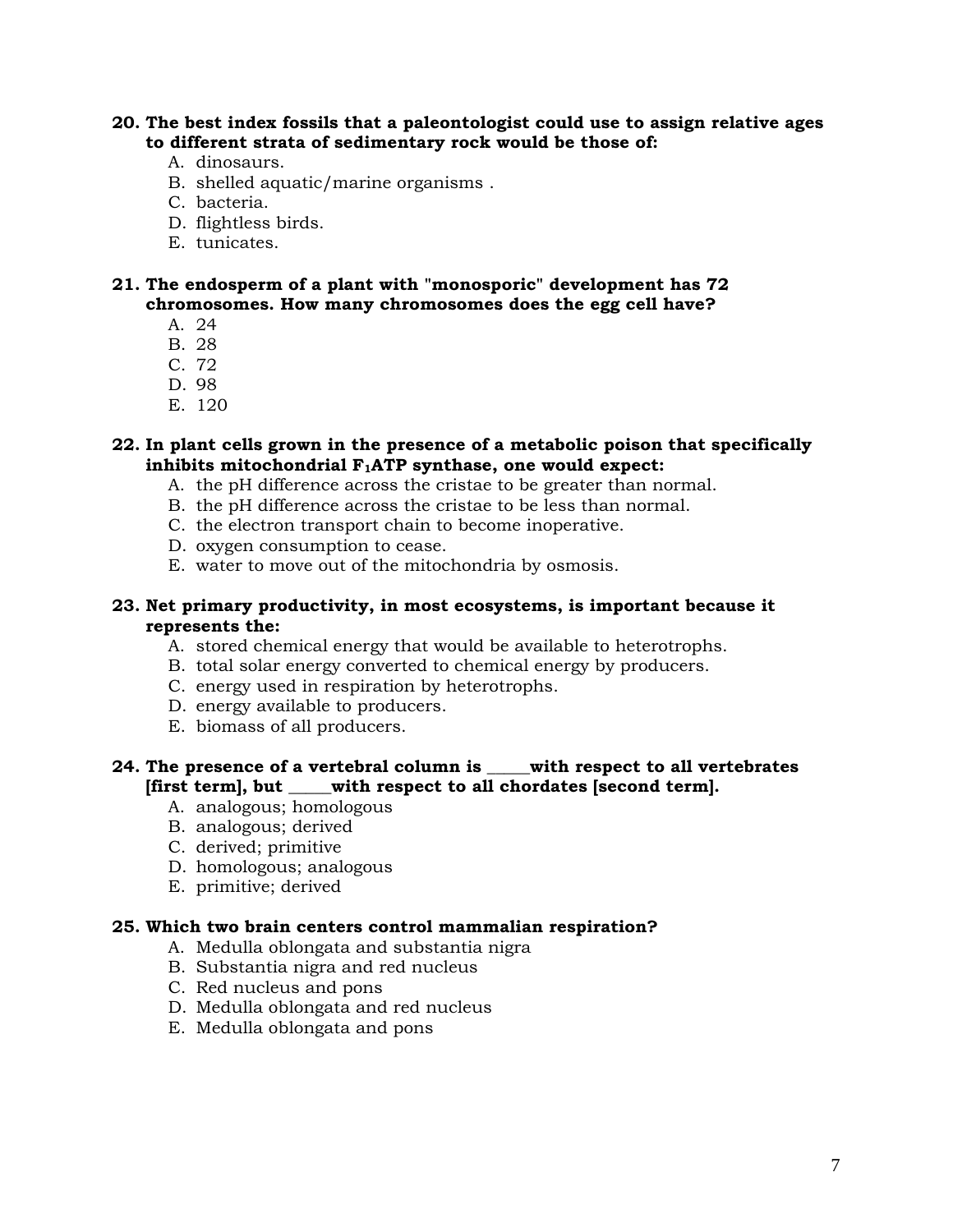- **26. The universal distribution of antibiotics to poultry at commercial farms may have an adverse evolutionary effect because:** 
	- A. Chickens prone to bacterial diseases may survive.
	- B. Antibiotics kill young chick cells during development.
	- C. It may allow antibiotic resistant *E. coli* strains to have selective advantage.
	- D. Human retroviruses evolve more rapidly when exposed to antibiotics.
	- E. Antibiotics increase in toxicity when passed through avian systems.
- **27. A farmer has three bulls. One day one of his prize cows entered her estrous cycle and somehow managed to get into the pasture with the bulls. As expected, the result of that adventure was a calf. However the farmer did not know which of the three bulls was the calf's father. The farmer's extension agent told him that he might be able to find out by having the lab make a DNA "fingerprint" of the cow, the calf, and each of the three bulls at two or more loci. Below is the result of this genetic analysis at two loci.**



#### **From the above information, which of the bulls could be the father?**

- A. Bull 1
- B. Bull 2
- C. Bull 3
- D. Bull 1 or 2
- E. Any one of the 3 could be the father.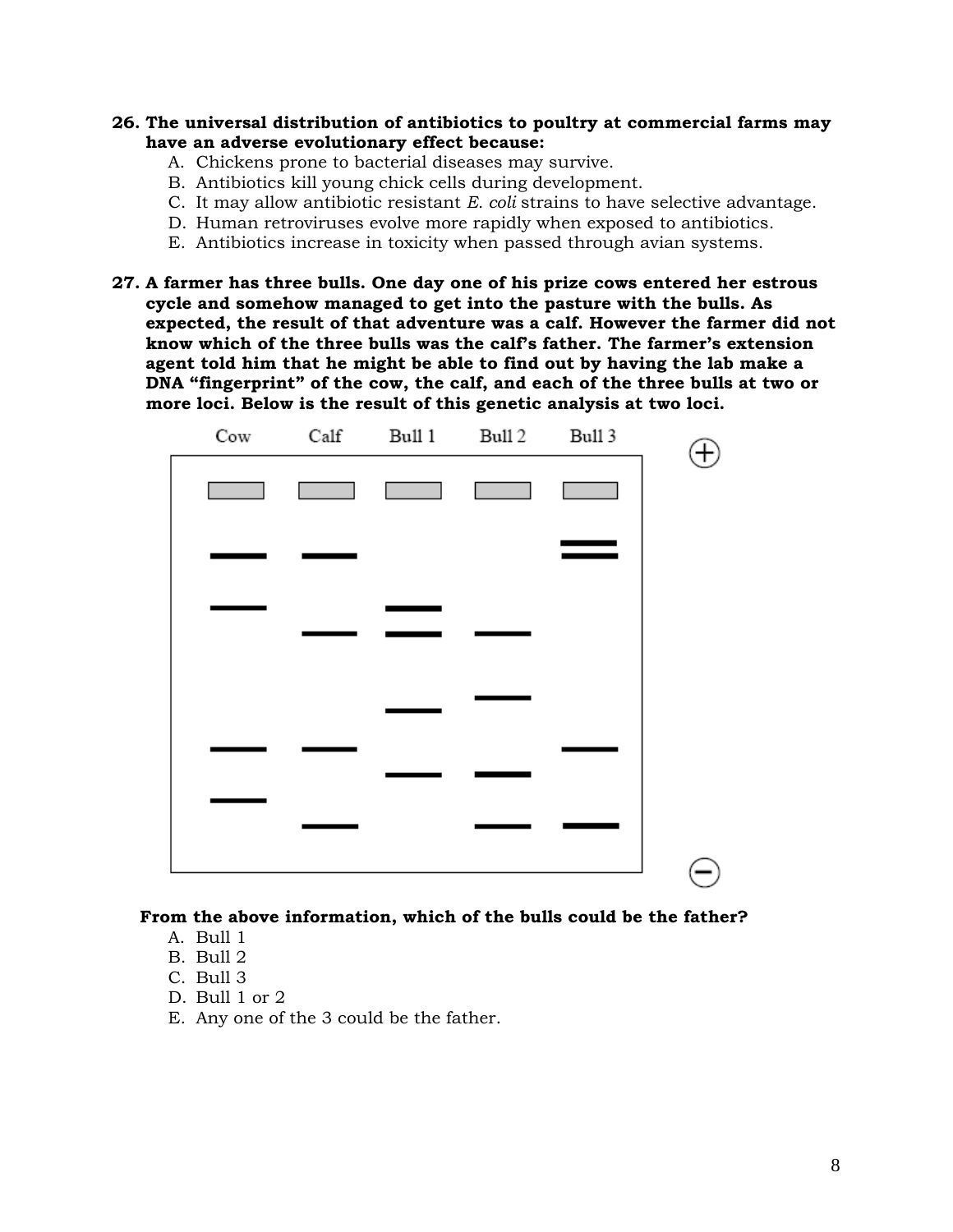#### **28. K+ secretion into the nephron tubule takes place at the:**

- A. proximal tubule.
- B. descending loop of Henle.
- C. ascending loop of Henle.
- D. distal tubule.
- E. collecting duct.
- **29. You introduce the DNA sequence for the human** α**1-antitrypsin protein into a sheep. The sheep cells, however, do not produce any of your desired protein. What could you try to do to fix the problem?** 
	- A. Ligate your human  $\alpha$ 1-antitrypsin coding sequence to the GFP coding sequence.
	- B. Purify the  $\alpha$ 1-antitrypsin mRNA and express proteins in a cell-free system.
	- C. Add an inducer of the T7 promoter, like IPTG.
	- D. Cross two embryonic cells to make a diploid clone.
	- E. Reintroduce the human  $\alpha$ 1-antirypsin gene into your sheep using the human coding sequence under the control of a sheep promoter.
- **30. Scientists have determined that three classes of genes (named A, B, and C) control development of the four flower parts: Sepals, Petals, Stamen, and Carpels. Genes A and C mutually repress each other. Gene B is not regulated by either gene A or C. The expression pattern of these genes in wild-type flowers is shown below, where +++ indicates gene activity.**

|      | r Iowci foihiación |               |                |                |  |  |
|------|--------------------|---------------|----------------|----------------|--|--|
|      | <b>Sepals</b>      | <b>Petals</b> | <b>Stamens</b> | <b>Carpels</b> |  |  |
| Gene | $+ + +$            | $+ + +$       |                |                |  |  |
|      |                    |               |                |                |  |  |
| Gene |                    | $+ + +$       | $^{+++}$       |                |  |  |
| В    |                    |               |                |                |  |  |
| Gene |                    |               | $+ + +$        | $+ + +$        |  |  |
|      |                    |               |                |                |  |  |

|  | <b>Flower Formation</b> |  |
|--|-------------------------|--|
|  |                         |  |

## **A mutation in Gene C, which prevents its expression, will result in which of the following floral patterns?**

- A. Sepals-Petals-Stamen-Carpels
- B. Sepals-Petals-Petals
- C. Sepals-Petals-Petals-Sepals
- D. Sepals-Petals-Petals-Carpels
- E. Sepals-Petals-Stamen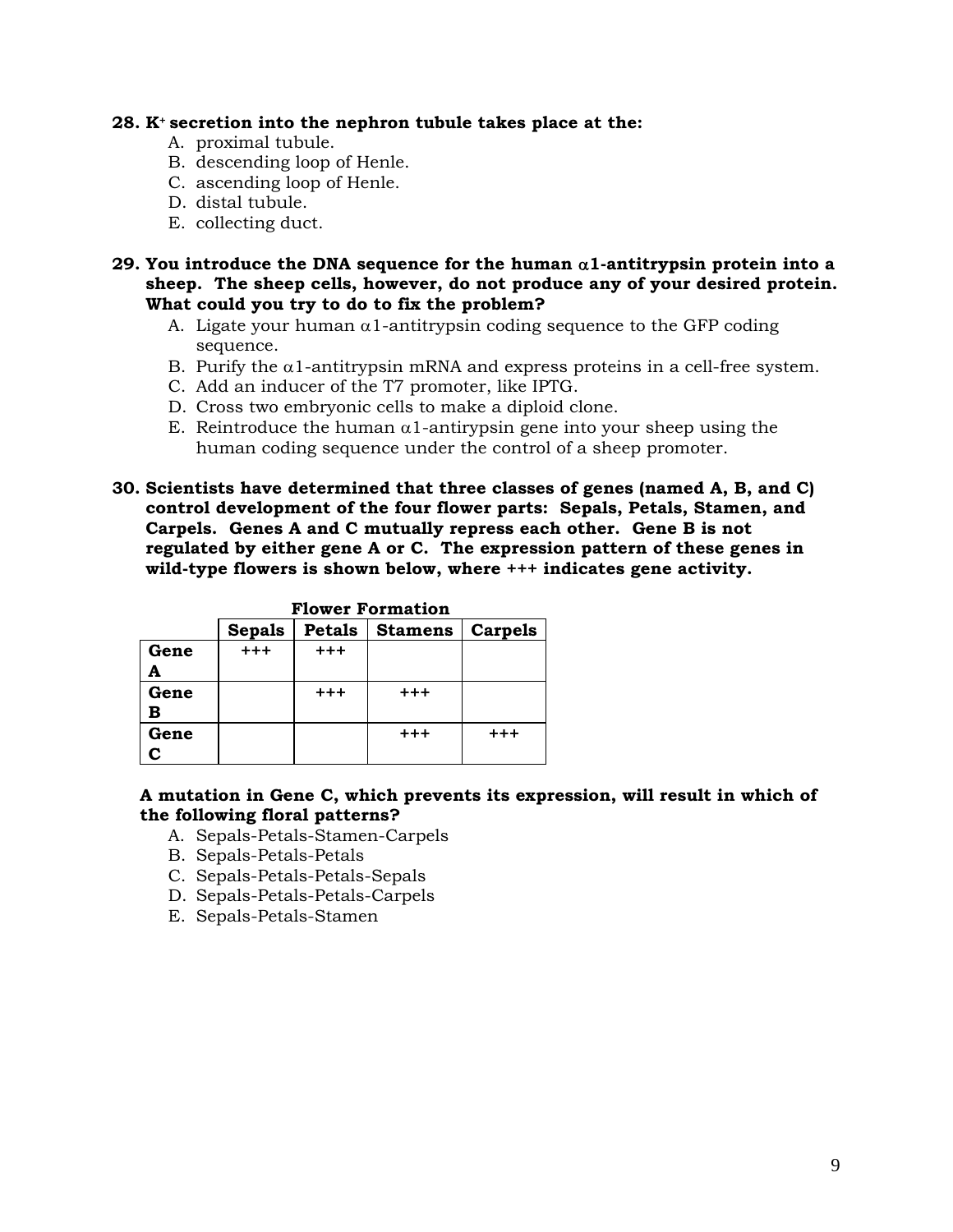- **31. You are trying to isolate glyoxysomes and peroxisomes from a mixture of cellular organelles using differential centrifugation. After a few centrifugation steps, you think you may have a relatively pure suspension. How might you determine that your suspension does indeed include these organelles?** 
	- A. Perform an assay for the enzyme succinate dehydrogenase.
	- B. Perform an assay for the presence of nucleic acids.
	- C. Perform an assay for the enzyme catalase.
	- D. Examine microscopically for double membrane bound organelles.
	- E. This cannot be determined experimentally.

## **USE THE FOLLOWING INFORMATION TO ANSWER QUESTIONS 32-34.**

**A large population of laboratory rats was allowed to breed randomly for a number of generations. In this population the** *A* **allele codes for agouti fur and** *a* **allele codes for black fur. At the beginning of the breeding cycles, 49% of the rats had black fur. At the end of the breeding cycles, this percentage was the same. The rest of the animals had agouti fur, with heterozygotes indistinguishable from homozygous dominants.** 

- **32. What is the most reasonable conclusion that you, the observer, should draw from the fact that the frequency of the recessive trait has not changed over time?** 
	- A. The population is undergoing genetic drift.
	- B. The genotype AA is lethal.
	- C. The two phenotypes are about equally adaptive under these laboratory conditions.
	- D. There has been a high rate of mutation from the *A* allele to the *a* allele.
	- E. There has been sexual selection resulting in a greater overall frequency of the recessive allele in this population.

#### **33. The estimated frequency of the** *a* **allele in these rats is:**

- A. 0.07
- B. 0.3
- C. 0.42
- D. 0.49
- E. 0.7

# **34. What proportion of this population is probably heterozygous for the fur color alleles?**

- A.  $0.42\%$
- B. 0.07%
- C. 0.3%
- D. 0.49%
- E. 0.7%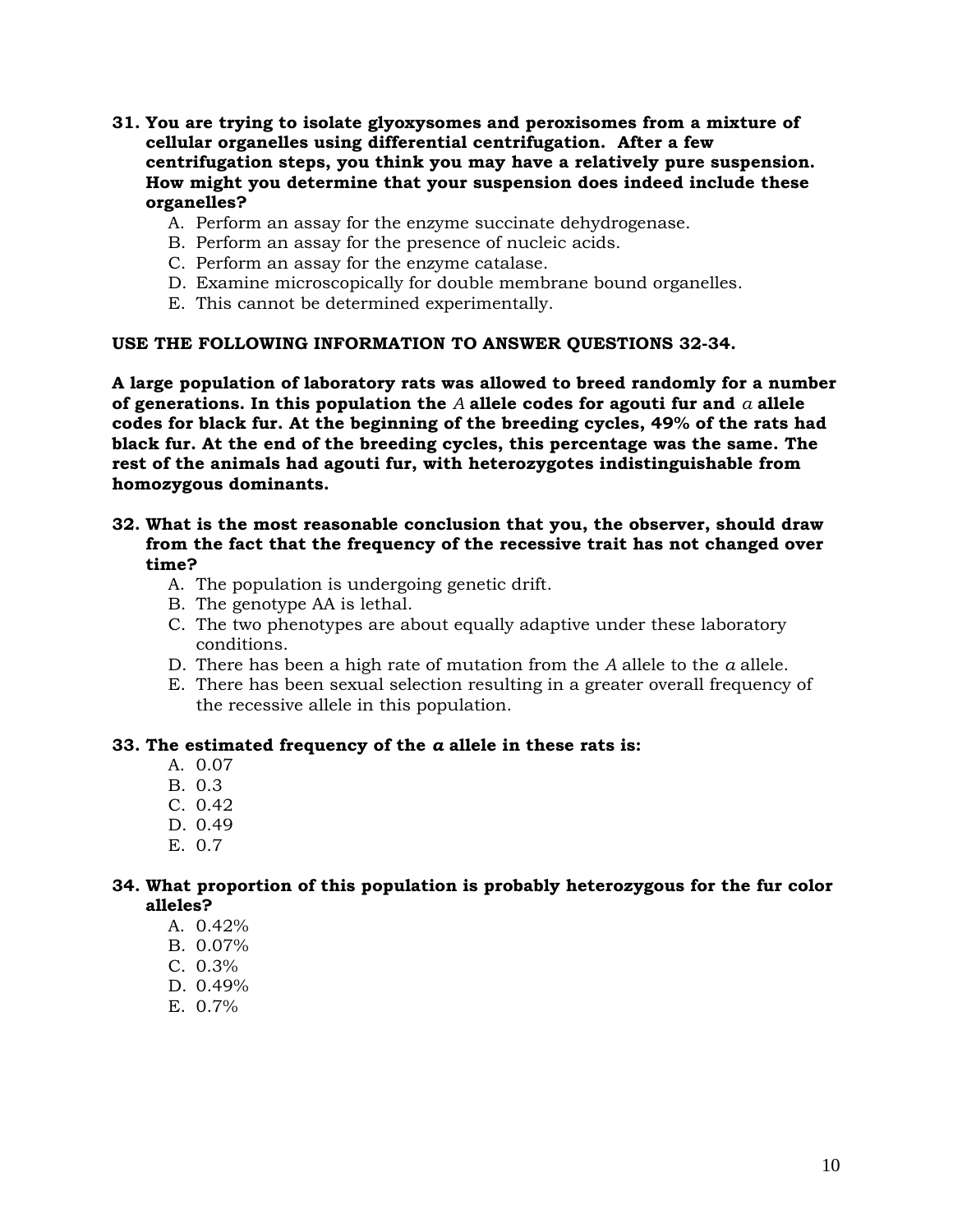- **35. Placing a ripe apple in a bag of green bananas will cause them to ripen quickly. This is because the apple:** 
	- A. absorbs cytokinin.
	- B. forms digestive enzymes.
	- C. makes auxin.
	- D. produces ethylene gas.
	- E. absorbs heat better than bananas.
- **36. To control overpopulation by rabbits investigators introduced a myxoma virus into the population. The following graph indicates density of the population in no./km2, and annual rainfall in the region over a 14 year period.**



#### **What is the likely explanation for the change in rabbit density over this period?**

- A. A fox population increased as a consequence of years of high rainfall, thus more rabbits were killed. As the rabbit population decreased foxes began to starve, decreasing the fox population and the rabbit population increased again.
- B. The myxoma virus killed most of the rabbits but a few acquired resistance to the virus and passed this trait on to their offspring, thus resulting in an increased rabbit population.
- C. The myxoma virus initially killed most of the rabbits but over the years lost its potency due to the accumulation of deleterious mutations.
- D. Drought killed most of the rabbits between 1960 and 1964 after which environmental conditions improved.
- E. The myxoma virus killed most of the rabbits but a small number had natural resistance to the virus and passed this trait on to their offspring.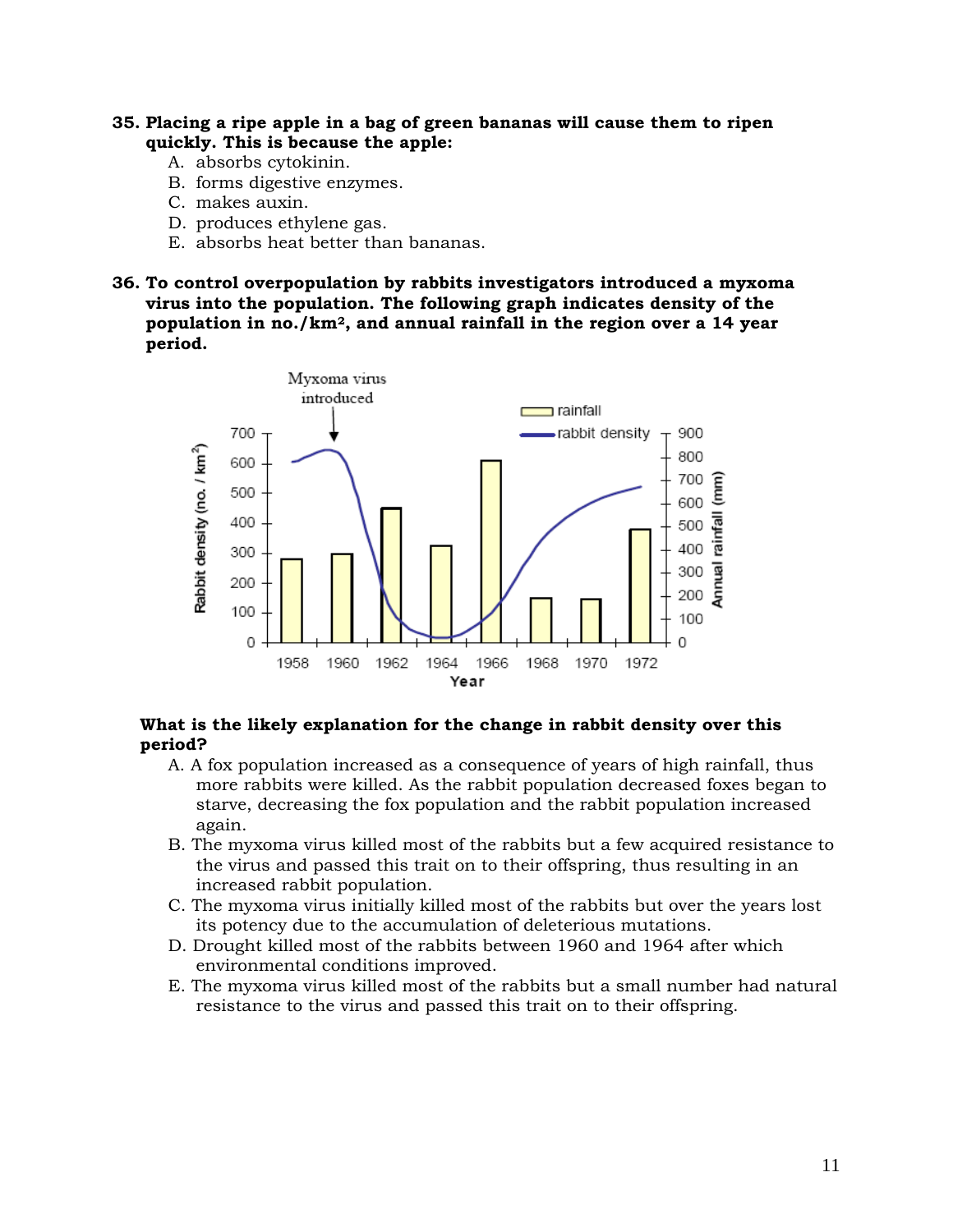## **37. An increase in plasma parathyroid hormone levels would lead to which of the following?**

- A. An increase in the number of active osteoblasts
- B. An increase in uptake of calcium ions by the bone
- C. A decrease in Vitamin D synthesis
- D. An increase in renal reabsorption of calcium ions
- E. A decreased absorption of calcium in the intestine

## **38. Nucleotide excision repair of pyrimidine dimers uses which of the following enzyme(s)?**

- A. photolyases
- B. nucleases, DNA polymerases and DNA ligases
- C. exonucleases and DNA ligases
- D. restriction endonucleases and DNA polymerases
- E. restriction endonucleases and DNA ligases
- **39. A farmer was interested to test the effect of various fertilizers on wheat production. He subdivided a four acre plot of land into four plots of one acre each. He added no fertilizer to Plot #1, he added only nitrogen to Plot #2, he added only phosphorus to Plot #3, and both nitrogen and phosphorus to plot #4. Each month he estimated the biomass of each plot. A plot of these data is shown below.**



#### **Which of the following statements is supported by these data?**

- A. Phosphorus was the first limiting nutrient followed by nitrogen.
- B. Nitrogen was the first limiting nutrient followed by phosphorus.
- C. Phosphorus was limiting but nitrogen was not limiting.
- D. Nitrogen was limiting but phosphorus was not limiting.
- E. Neither nitrogen nor phosphorus was limiting.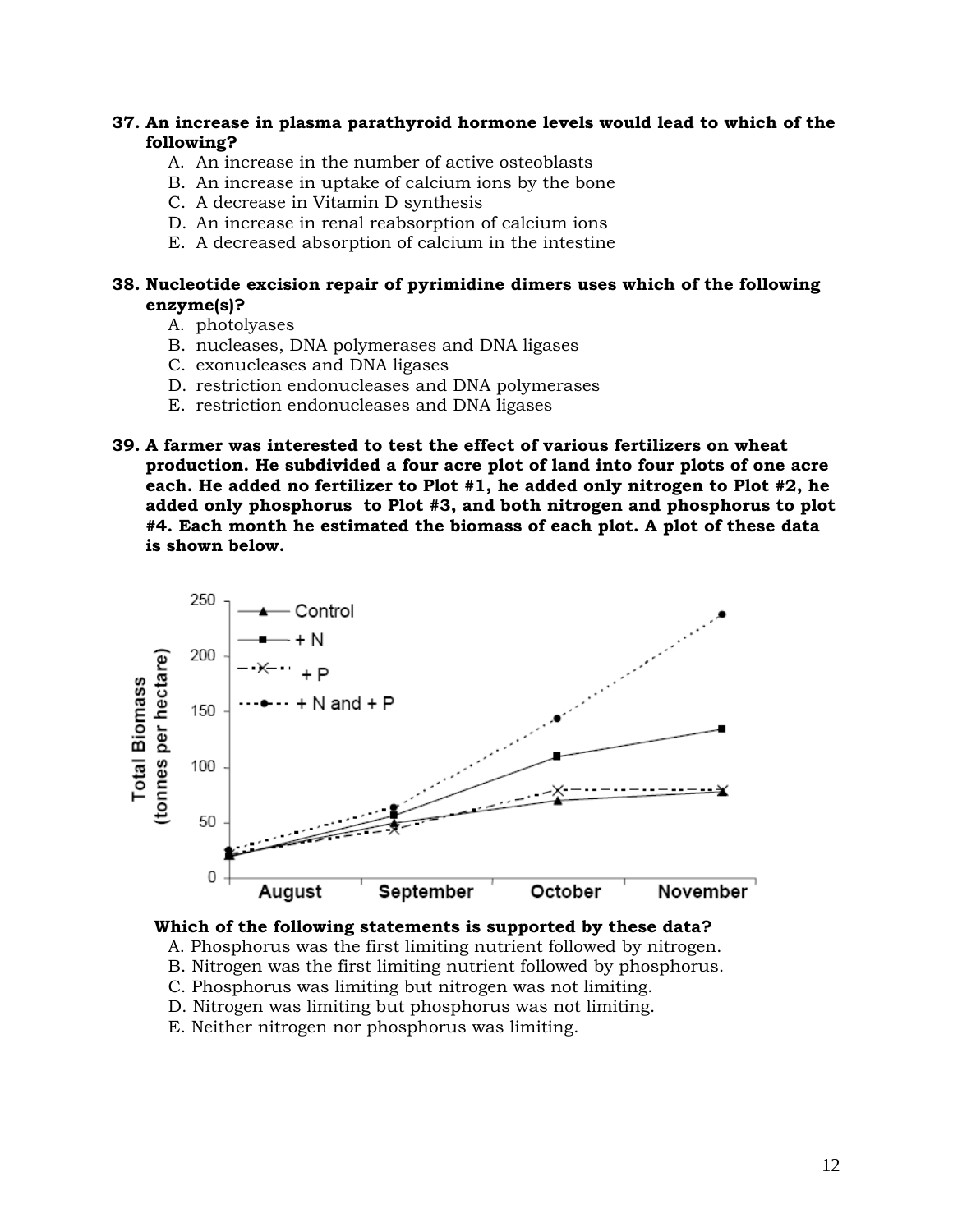## **40. A decrease in cortisol secretion would lead to a(an):**

- A. decrease in epinephrine synthesis.
- B. decrease in ACTH synthesis.
- C. increase in blood glucose concentration.
- D. increase in blood pressure.
- E. increase in the body mass index.

# **41. Which of the following is not shared between the Magnoliophyta and the Pinophyta?**

- A. Siphonogamy
- B. Ovule
- C. Endosperm
- D. Tracheids
- E. Megaphylls
- **42. Plants that experience cold winters often change the composition of their membranes and/or cytoplasm in order to survive cold conditions. Which of the following molecules are often actively increased in concentration?** 
	- **I. Cholesterol**
	- **II. Sugars**
	- **III. Ionic Salts**
	- **IV. Unsaturated fatty acids.**
	- A. IV
	- B. II, IV
	- C. II, III
	- D. II, III, IV
	- E. I, II, III, IV

## **43. John, 45-years-old, ran his first marathon in Denver, Colorado, with a time of 3 hours and 43 minutes. Running hard at Mile-23:**

- A. John's abdominal muscles increased his intra-abdominal pressure, which is forcing his abdominal viscera upward against his diaphragm. His intrapulmonary pressure at Mile-23 may have decreased by as much as 80 mmHG since the beginning of the marathon.
- B. John's abdominal muscles decreased his intra-abdominal pressure, which are forcing his abdominal viscera upward against his diaphragm. His intrapulmonary pressure at Mile-23 may have increased by 80 mmHG since the beginning of the marathon.
- C. John's abdominal muscles increased his intra-abdominal pressure, which are forcing his abdominal viscera upward against his diaphragm. His intrapulmonary pressure may have increased by 80 mmHG since the beginning of the marathon.
- D. John's abdominal muscles decreased his intra-abdominal pressure, which are forcing his abdominal viscera upward against his diaphragm. His intrapulmonary pressure may have decreased by 80 mmHG since the beginning of the marathon.
- E. John's abdominal muscles decreased his intra-abdominal pressure, which are forcing his abdominal viscera upward against his diaphragm. His intrapulmonary pressure stayed the same since the beginning of the marathon.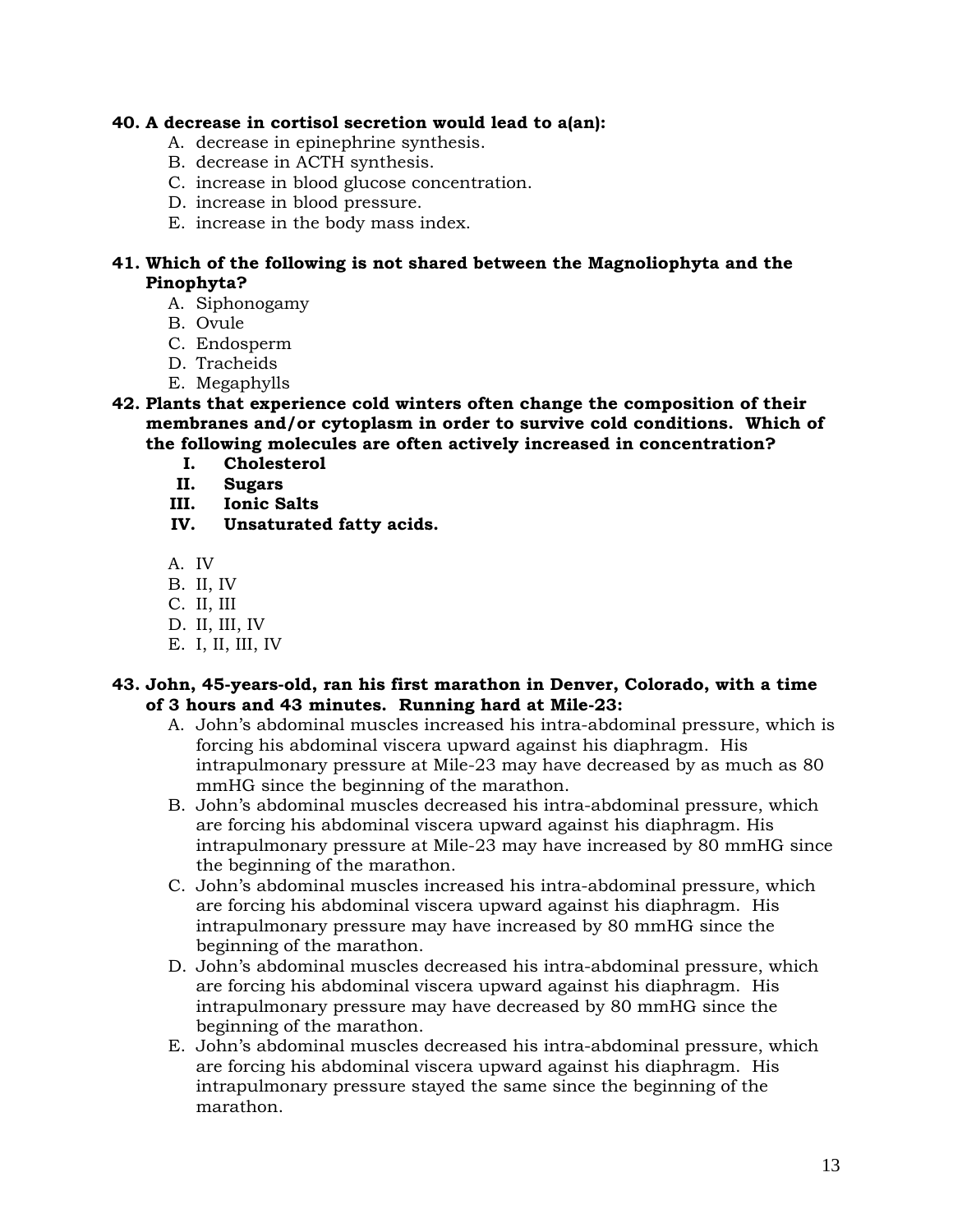- **44. While walking to school one day, you notice a group of purple ants who all walk sideways. Excited by your discovery, you decide to classify your ants. Which of the following characteristics would classify the purple ants as a new subspecies or strain of ants and NOT a new species?** 
	- A. The purple ants have the a similar DNA polymerase as the tropical fire ant *Solenopsis geminate.*
	- B. The purple ants may produce fertile offspring when crossed with *Solenopsis geminate.*
	- C. The purple ants have ribosomal subunits of the same size as *Solenopsis geminate.*
	- D. The purple ants are found to inhabit similar areas as *Solenopsis geminate.*
	- E. Both b and d are necessary characteristics.

**45. Color-blindness is a recessive, X-linked trait. A couple, who are both blood type A and who both have normal vision, have a son who is blood type O and colorblind. What is the probability that their next child will be a daughter who is blood type O and has normal vision?** 

- A. 1/2
- B. 1/4
- C. 1/8
- D. 1/16
- E. Zero Not possible

## **46. Which statement is NOT TRUE about the effects of various conditions on the activity of an enzyme?**

- A. Higher temperatures generally increase the activity of an enzyme, up to a point.
- B. Above a certain range of temperatures, an enzyme will be denatured.
- C. Change in pH can cause an enzyme to be inactivated or denatured.
- D. An enzyme's activity is generally reduced by an increase in enzyme concentration, due to competition for the active site.
- E. In the presence of an inhibitor, enzyme activity will be decreased.

## **47. The fact that transfer cells have many mitochondria supports the statement that transfer cells likely move certain substances by means of:**

- A. tension pressure.
- B. facilitated diffusion.
- C. simple diffusion.
- D. active transport.
- E. translocation.

#### **48. The coefficient of relatedness between an uncle and his nephew is:**

- A. 0.125.
- B. 0.25.
- C. 0.5.
- D. 1.0.
- E. Cannot be determined.